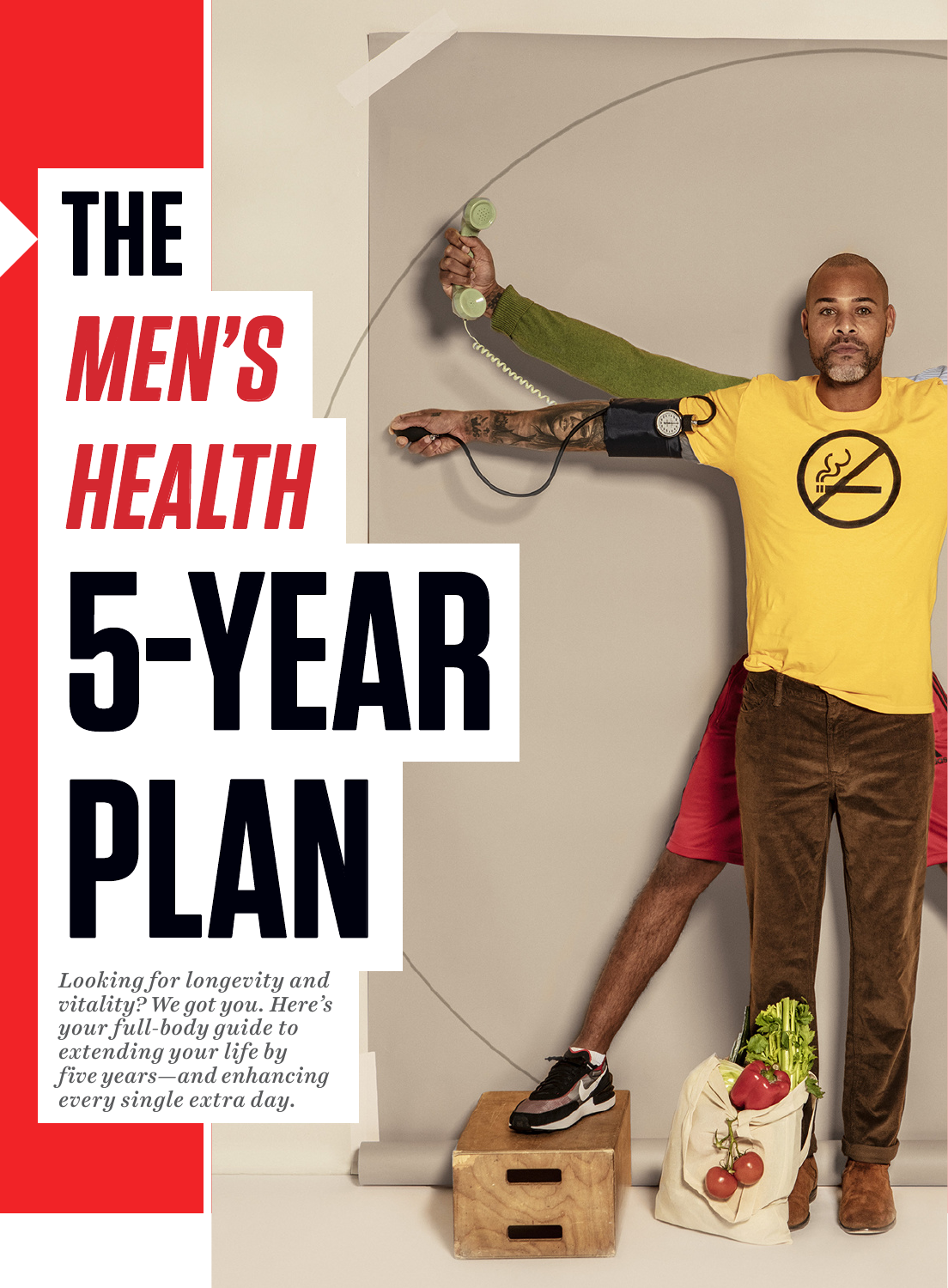#### **CHOICES, CHOICES, CHOICES** Living longer is within

your grasp, if you make smarter decisions about your health and fitness.

# LIVING PAST 100 is no longer just a goal of

Silicon Valley CEOs. Twentyseven percent of men wanted to live longer than a century, according to an Axios poll. An additional 47 percent said their answer would depend on life *quality.* That's where we're at, too. Who wants to live longer if you can't spend those extra years doing what you love?

Right now the average guy lives to be 75.1, up from 70.9 in 1982. (Pause for celebration.) Except that men continue to lag behind women by about five years, and men in marginalized communities face lower life expectancies than white men do. But here's the good news: Doctors are spearheading life-prolonging initiatives that look into your blood, your genome, and the inner workings of your cells. They're making leaps in brain health and cancer prevention, pinpointing how you can eat, exercise, and even think your way into living five years longer.

Not only might this new science extend your life, but those bonus years will be richer, healthier, and more fun—if you do the right things. On the pages that follow, longevity experts reveal what it takes to extend *and*  enhance your life. That means defending against a host of nasty diseases, safeguarding your memory, fortifying your strength, and (*whoop!*) even improving your sex life. Heed their advice and you'll be given the gift of five extra years on the calendar.

Now, what are you going to do with them?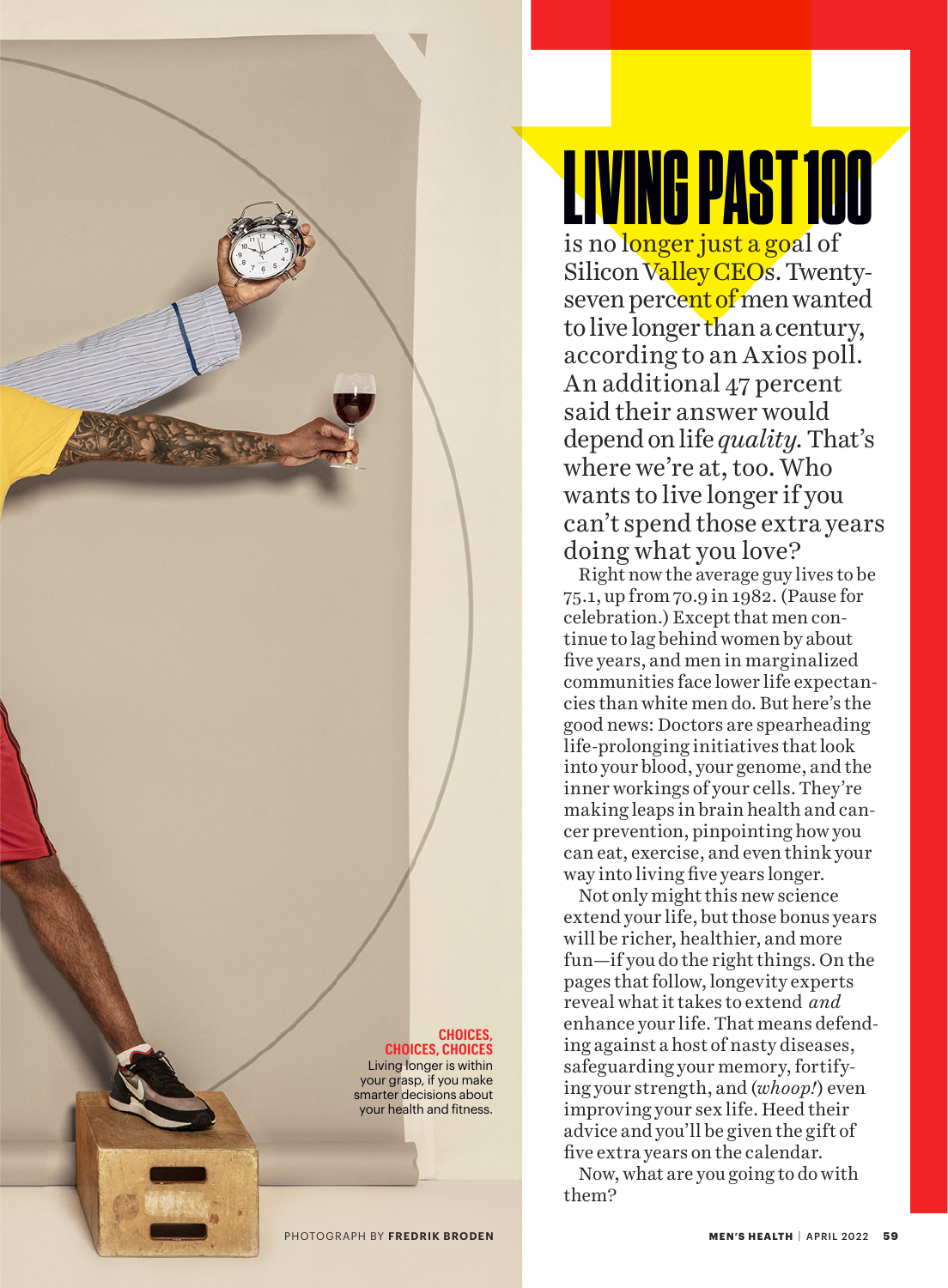**THE** *MH* **<sup>5</sup> YEAR PLAN** EXTEND YOUR LIFE

### **T H E 6 E S S E N T I A L STEPS TO A LONGER LIFE**

*Your science-based plan to extend your life span.*

B Y **MARTY** MUNSON

**HOW WELL YOU AGE** isn't about luck or just good genes. Living longer—and staying strong, agile, wise, and on top of things while you're at it—is actually about developing some strategies. You probably know about many of these already. Often what's standing between understanding what to do and doing it is wondering how much each move really matters or what to do first. So here we bring you the numbers. Seeing exactly how much each longevity step "counts" toward a younger body and a longer life makes it clear that in a world where it's hard to find an extra five minutes, a few little changes could end up buying you an extra five *years*.

"People have more control over aging than they think," says Keith Roach, M.D. He's an associate attending physician at NewYork-Presbyterian/Weill Cornell Medical Center, and he's spent years poring over studies that show the extent to which your lifestyle can affect your body's age. Along with Michael F. Roizen, M.D., chief wellness officer at Cleveland Clinic, Dr. Roach pioneered a way to take all this different research into account and quantify just how much each healthy thing you do can increase your longevity. Here's what kind of benefit a typical 45-year-old guy can expect to get from each move. If you're less healthy than the average guy, good news: Making these changes actually brings you greater longevity benefits.

# STEP 1:<br>TEAR INTO GOOD FOODS,<br>TEAR OPEN FEWER PACKETS

BENEFIT: UP TO 3.6 YEARS

**FOR MANY REASONS**-no judgment—the average American diet is full of red meat and processed foods, with very few fruits and vegetables. Many of us are getting as much as 57 percent of a day's calories from ultra-processed foods, which include packaged cookies and cakes, soft drinks, cold cuts, hot dogs, instant soups, and "reconstituted meat products" like chicken nuggets. Processing generally increases the shelf life of foods, but not of people.

Changing your diet to increase longevity is pretty straightforward. It doesn't require huge leaps, even if you love the convenience of processed foods. **Adding just one serving a week of both nuts and fatty ish, plus one serving each day of both fruits and vegetables, can turn back your body age by 2.5 years.** (These moves reduce your risk of heart attacks and strokes.)

Of course, "you need to consider what *not* to eat when choosing what to *eat*" so you don't gain weight, says Dr. Roach. One place to start: right-sizing your meat portions. If you eat a lot of red meat, committing to only one 3-ounce serving or less of red meat a day makes you up to 1.1 years younger. No deprivation needed—try packing your taco with more beans and guac and less carne asada, then stuffing it with taco-friendly produce like bell peppers, sauteed mushrooms, onions, and crunchy cabbage.

### STEP 2:<br>QUIT SMOKING

**SMOKING INSULTS** nearly every organ and system in your body. It's the leading cause of preventable death in the U.S. So **when you quit and relieve your body of the particles you inhale with every drag—along with the nicotine and the 7,000 other chemicals cigarettes deliver to you—the life-lengthening beneits kick in quickly.** Really quickly. In fact, your risk of a heart attack goes down within just 12 to 24 hours.

 If you've smoked a pack a day for the past ten years, you're 5.6 years older than your chronological age, but quitting could net three years of that time back within 12 months. After ten years of not smoking, you could end up 1.3 years *younger* than your chronological age. The cumulative benefit of quitting can total 6.9 years.

 Never smoked? You're already ahead of the game. Your body is about 3.3 years younger than that of the average American, says Dr. Roach.

BENEFIT: UP TO 6.9 **YEARS**